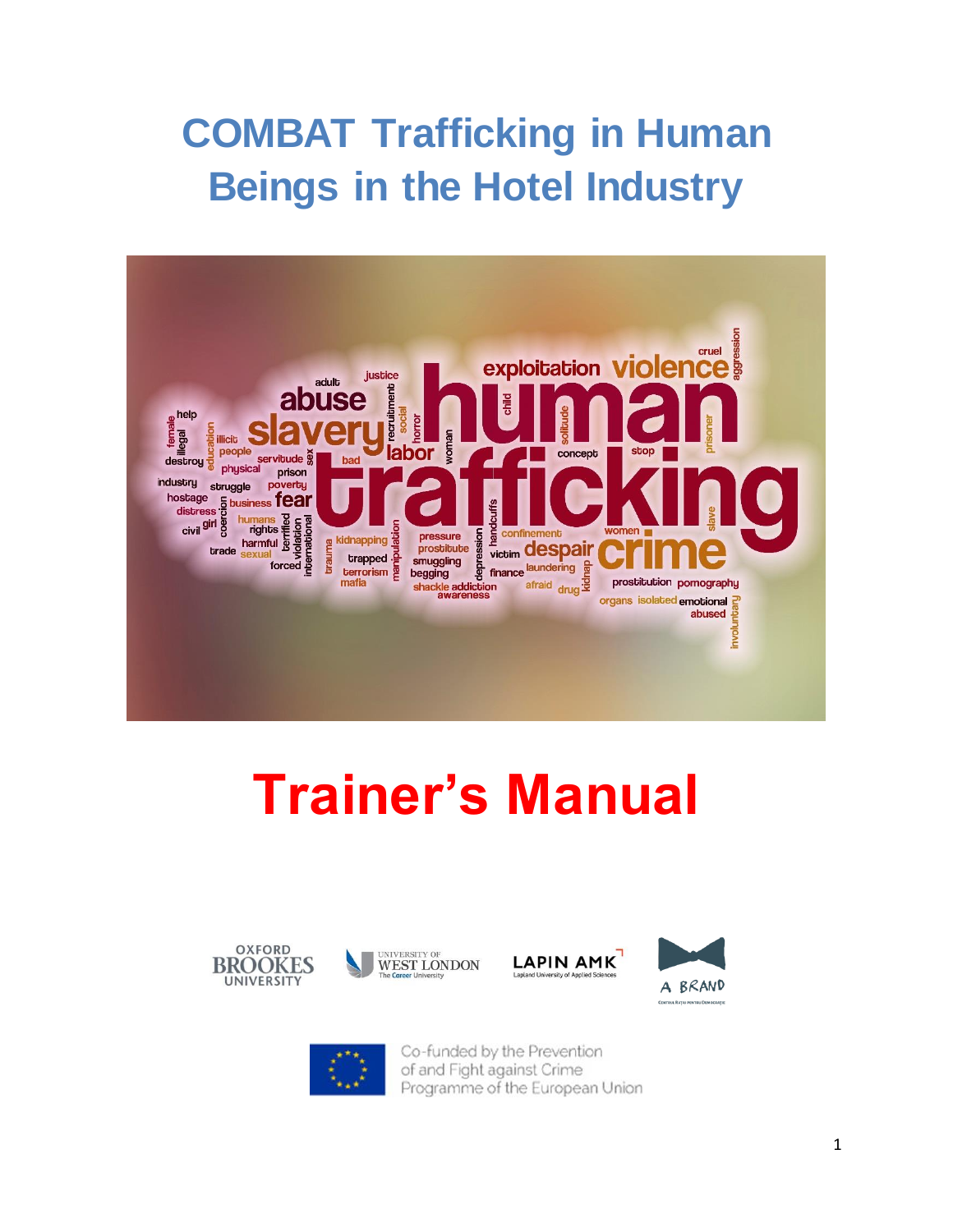© 2016 of Oxford Brookes University, University of West London, Lapland University of Applied Science, Ratiu Foundation for Democracy. All rights reserved. Licenced to the European Union under condition.

*The toolkit is part of a project to develop combat measures against human trafficking in the tourist industry and this project has been funded with support from the European Commission. This publication reflects the views only of the authors, and the European Commission cannot be held responsible for any use which may be made of the*  information contained therein. The project was undertaken by a consortium of researchers from Oxford Brookes University, the University of West London, the *Lapland University of Applied Sciences and the Ratiu Foundation for Democracy.* 

*For further details about the project and full European project team please visit:*  <http://www.brookes.ac.uk/microsites/combat-human-trafficking/>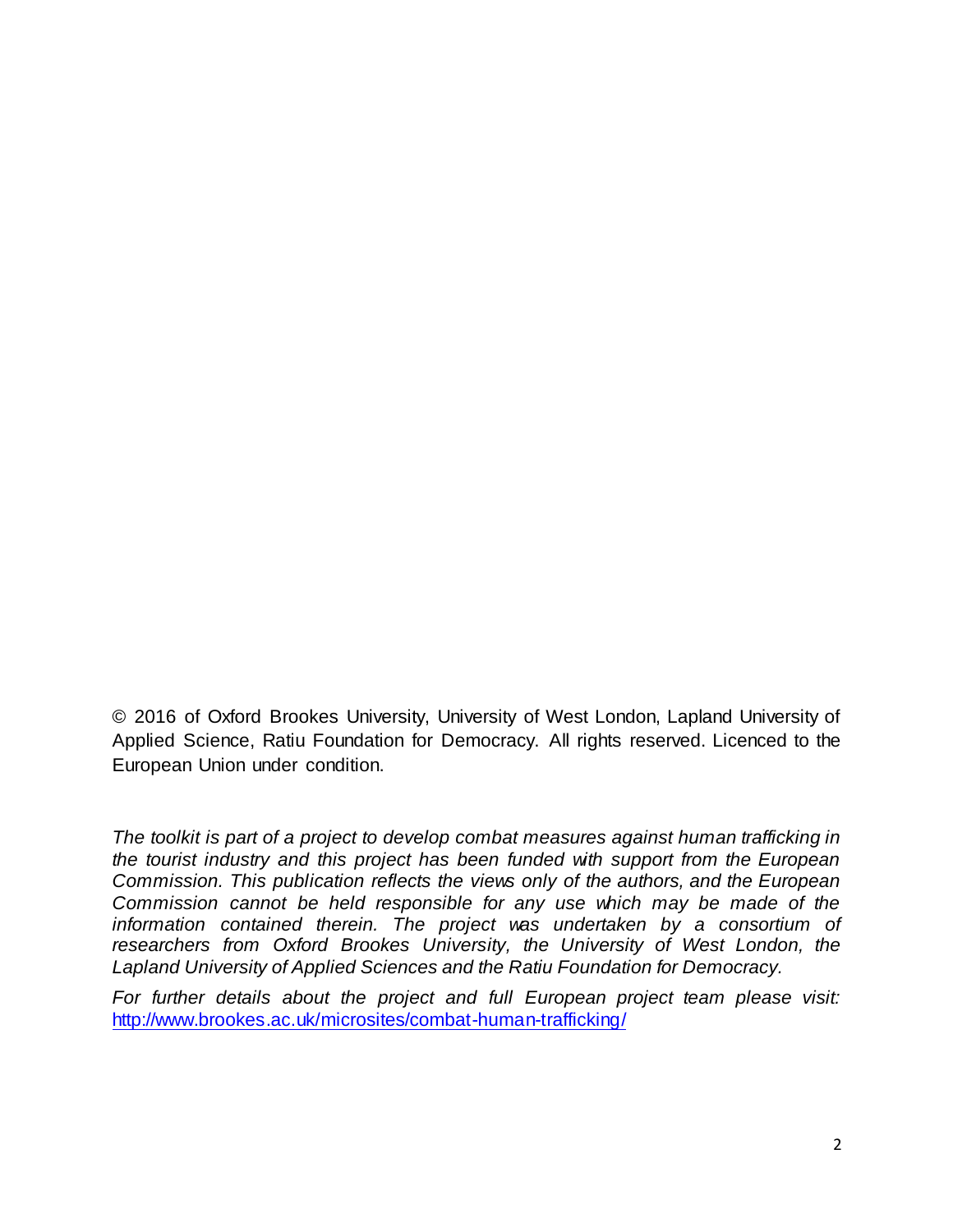## **Contents**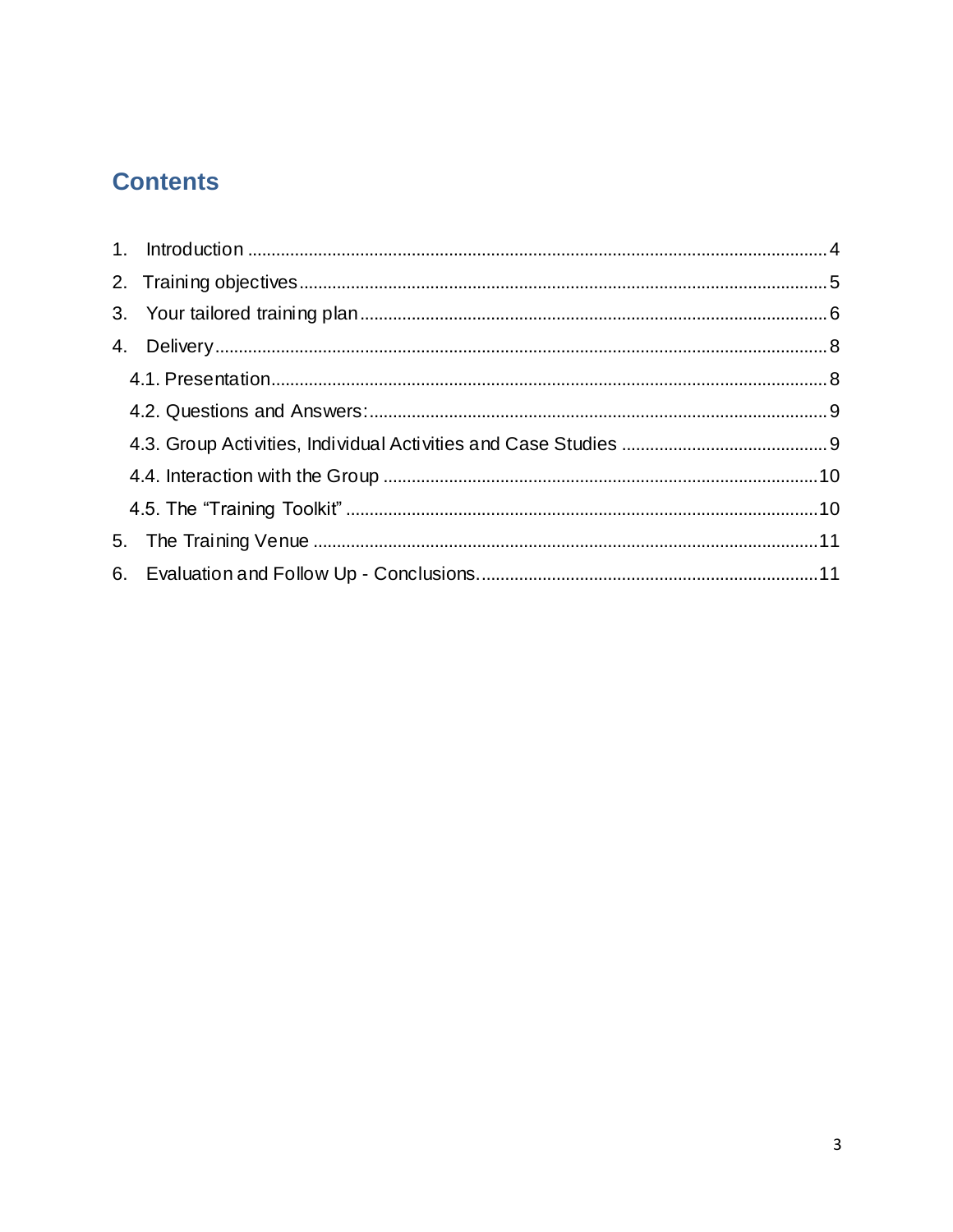## <span id="page-3-0"></span>**1. Introduction**

The present material supports the delivery of "**COMBAT THB:** M**easures against human trafficking in the hotel industry"** training. The training is designed as a practical, step-by-step guidance for businesses to combat trafficking in human beings (THB). It is the result of an 18-month research project developed by a multidisciplinary team of three European universities and a non-profit organisation with a track record in the field of human trafficking prevention and providing survivors' assistance. The team is as follows: Oxford Brookes University (UK), University of West London (UK), Lapland Institute for Applied Science (Finland), and Rațiu Foundation for Democracy (Romania).

The **training material** is aimed primarily at the hotel industry (hotel groups and independent hotels) but can also be adapted to other types of hospitality and tourism businesses. It covers a broad range of issues, from the legal perspective on human trafficking to industry strategies and practices to combat THB. It addresses already known challenges such as sexual exploitation and forced prostitution in the front-of-the-house as well as more sophisticated forms of THB such as forced criminality and domestic servitude. It also addresses the challenges at the back-ofthe house with regard to outsourcing hotel functions to third parties, slavery-free supply chains and dealing with the building and construction industry.

The toolkit is supported by **three reference guides** – one for corporate executives and boards of directors, one for staff at managerial level and one for staff at operational (hotel) levels. For each reference guide there is a corresponding **set of PowerPoint slides**. The trainer may 'pick-and-mix' different units from the reference guides depending on the time they have available, the audience and their training needs and may structure their training plan accordingly. They can also pick the relevant slides and modify them as they wish in order to support their presentation.

The toolkit also comprises **seven case studies** written in the first person, so that trainees can better identify with the victims/survivors. The trainer may choose the one A4 page with the case or use **the case PowerPoint slides** (or use both). The electronic Case PowerPoint slides have a voice file (.wav) embedded in the second slide where trainees can hear the victim/survivor describe their own situation. Trainees are asked in the slides that follow, to identify whether this is a THB case, to ponder on the signals/red flags that might be detected and propose barriers that could be erected to prevent this particular case of THB from happening in their hotel.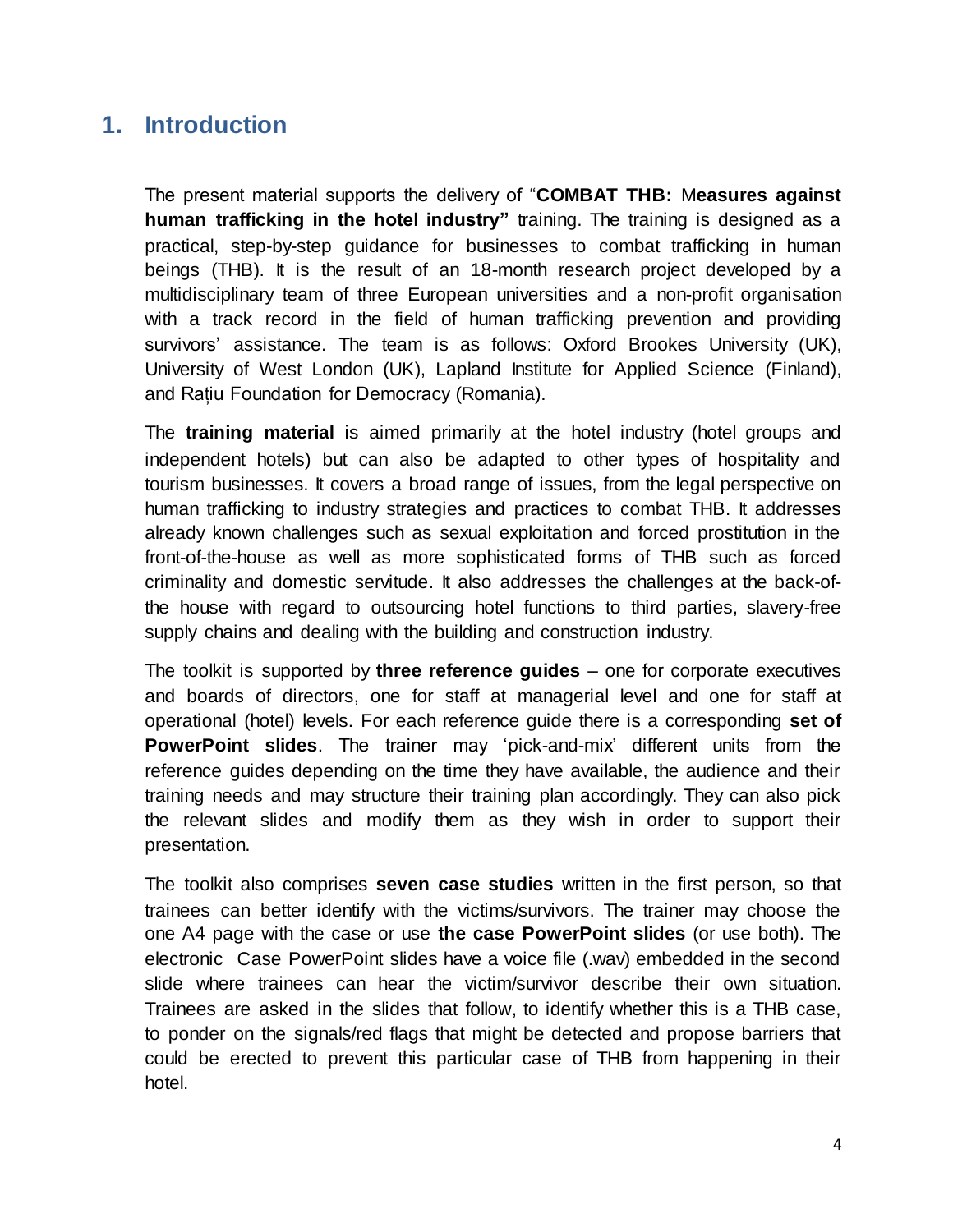**10-minute trainers** are available for managers and shift leaders who would like to offer short training at the beginning of their shifts (or briefings). Some of the toolkit's 10-minute trainers aim at specific departments (front-office, housekeeping, food and beverage) and some are more generic. Emphasis here is given on awareness and the identification of possible signals/red flags. The trainer may want to use this tool as a 'refresher' or as a basis for a deeper discussion on barriers that could be erected for human traffickers.

Finally, the toolkit includes **examples of posters** that could be used at the back-ofhouse, i.e., in staff cafeteria, locker rooms, etc. to raise and maintain awareness as well as guidance for reporting suspected incidents. Examples of **employee pocketcards** with signals and reporting lines are also included.

## <span id="page-4-0"></span>**2. Training objectives**

The training aims to broaden knowledge of the human trafficking phenomena in the hotel industry and support professionals in raising effective barriers in combating it.

Different groups may have different knowledge about human trafficking in the hotel industry. It is worth keeping in mind that, according to our research, the amount of knowledge is relatively low, although many stakeholders have identified the need to be better informed on what human trafficking is, and how it affects individuals and the industry.

It is important to agree the training objectives with the participants as well as with the benefiting company in order to avoid uncertainty and meet the personalised needs of each group within the company. They must be agreed upon and discussed in due time with the line management as well as the leadership of the organisation.

Depending on the amount of time available to the participants, the objectives must be as realistic and as certain as possible: e.g., the participants will be able to have an overview of what human trafficking is in a 3-hours training session while a oneday training course would be able to give them a more in-depth understanding from being able to consider more case studies and participate in more group discussions and group/individual exercises.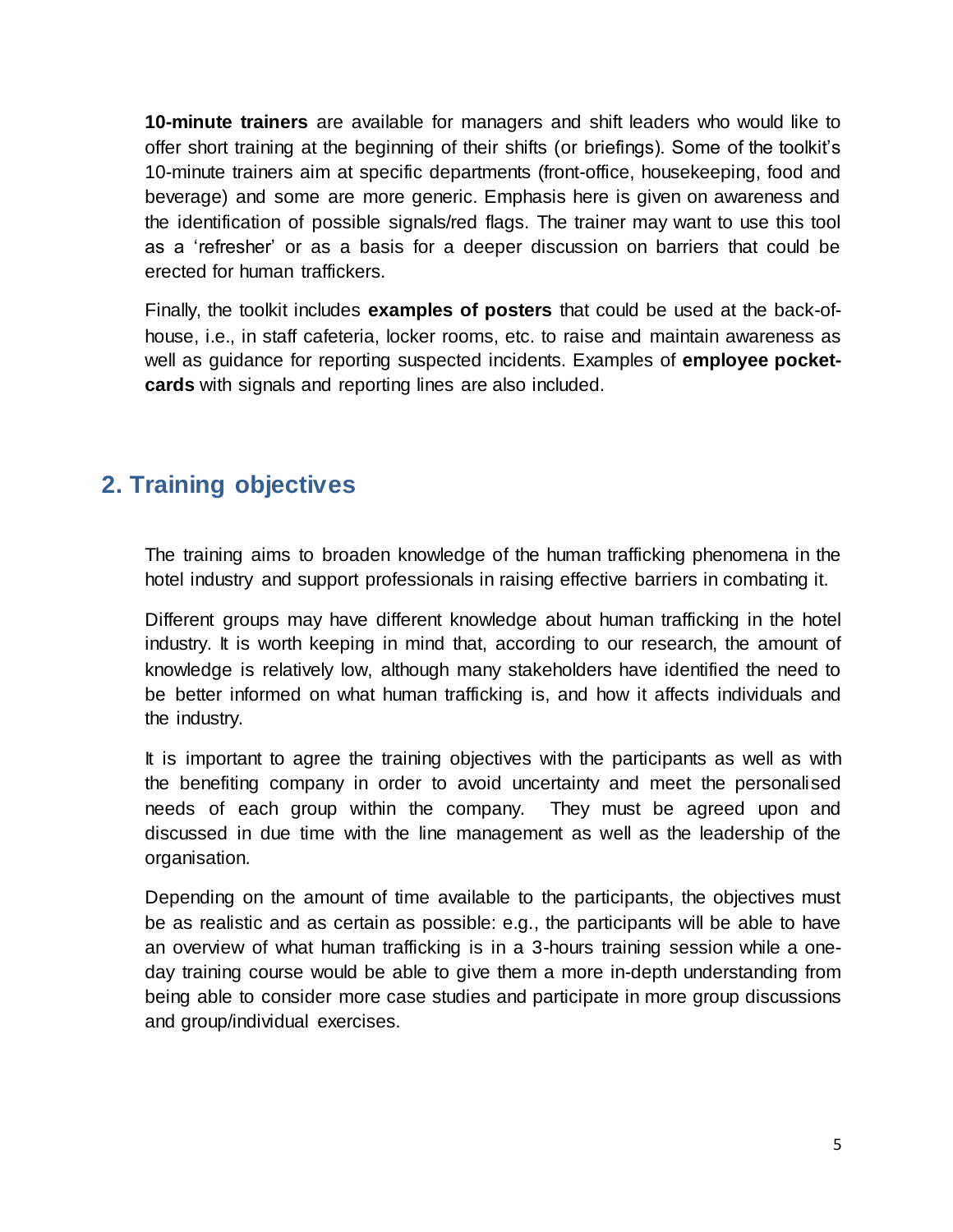As a trainer, make sure you have understood and agreed with the beneficiary the objectives of the training, what is essential and possible to achieve given the existing resources.

#### **Important Note!**

The training is particularly sensitive because of the type of information and knowledge it provides; therefore, think in advance and agree with the participants on the following examples:

- The "sensationalism" issue: human trafficking is often associated with prostitution; sometimes participants might feel uncomfortable with the subject; you should be prepared to deal with shyness or, sometimes, inappropriate jokes.
- The "confidence" issue: the training aims to broaden knowledge of one of the most important breaches in human rights; human trafficking, one of the most productive illegal activities in the world. Keep in mind that human beings are often uncomfortable giving examples from their work, fearing they might be exposing illegal activities they might not have been aware of before. Make sure you deal with this issue at the beginning of the training by specifying what the specific rules are (e.g., examples used during brainstorming or activities do not necessarily refer to a personal, particular experience of a participant; you might also consider taking 5 minutes in discussing the issue with the group regarding their expectations).

## <span id="page-5-0"></span>**3. Your tailored training plan**

Given the amount of information in the available reference guides, each trainer should build **a tailored plan**, keeping in mind the following:

- the existing knowledge at group level: How much do participants know about human trafficking in general and human trafficking in the hotel industry in particular? Have they attended previous training or are they aware of existing codes in the industry?
- the responsibilities participants have in their day to day work: what are the positions in the organisation of each participant and how could their work be affected by the (lack of) knowledge on the subject?

Each of the two above should be, as much as possible, identified prior to the training; if such an option is not available, the trainers should attempt to do so at the beginning of the training.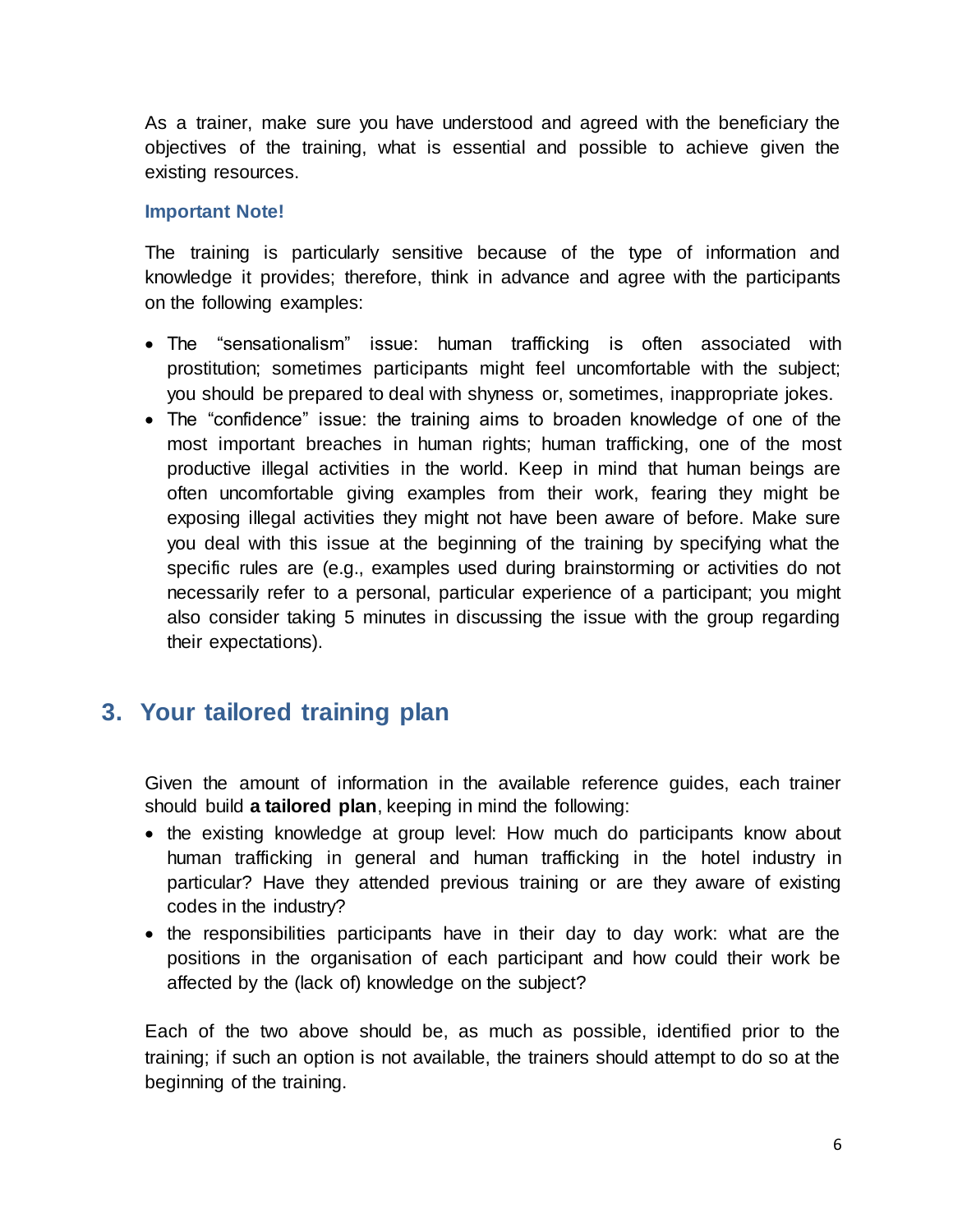**The available time** for the training: a 3-hours training session would aim at the essential information (e.g. what is human trafficking; what are the signs at the back of the house; if the participants are part of the administrative team; or what policies can be raised; if they are working at board level, etc.) while a one-day training course could achieve more learning objectives.

The group size and profile: given the fact that adult participants learn better by doing as well as the fact that the reference materials consist of many exercises and activities the group size should be between 12 and 16; larger or smaller groups should therefore be announced in advance, keeping in mind that the learning pace for larger groups is usually slower. A list of participants and their role in the organisation should be able to help you better prepare for the group dynamics prior to the start of the training.

The venue and availability of equipment and other training materials: the training plan should consider the venue (classroom like, round table, the capacity to reorganise the setting), the availability and accessibility of equipment (projectors, individual screens) as well as the availability of training materials (print outs, reference guides, etc.).

#### **A realistic training plan should include:**

- **learning time**: 30-minute presentation: human trafficking in the hotel industry; (at least) 20 minutes for one study case; (at least) 20 minutes for a group discussion;
- **non-learning time:** orientation (15 minutes), settling down time (5 minutes after each break), break times/coffee breaks (20 minutes); Q&A sessions: 20 minutes.
- **reflection time:** 5 minutes. The reflection time is necessary given the sensible information the training exposes participants to. Given potential personal experiences, or the identified lack of knowledge in the field, participants might need additional time to recollect after hearing a case study or participating in a specific activity.
- **other**: 20 minutes should be taken into account for handing out materials, answering extra questions, dealing with unexpected technological problems, etc.

This timing (of approx. 180 minutes/3 hours) is considered the minimum amount of time needed; should there be more time available, the trainer could consider including additional activities or case studies available in the toolkit. If there is less time available, you might want to be cautious when setting the objectives of the training as well as agreeing on the size of the group.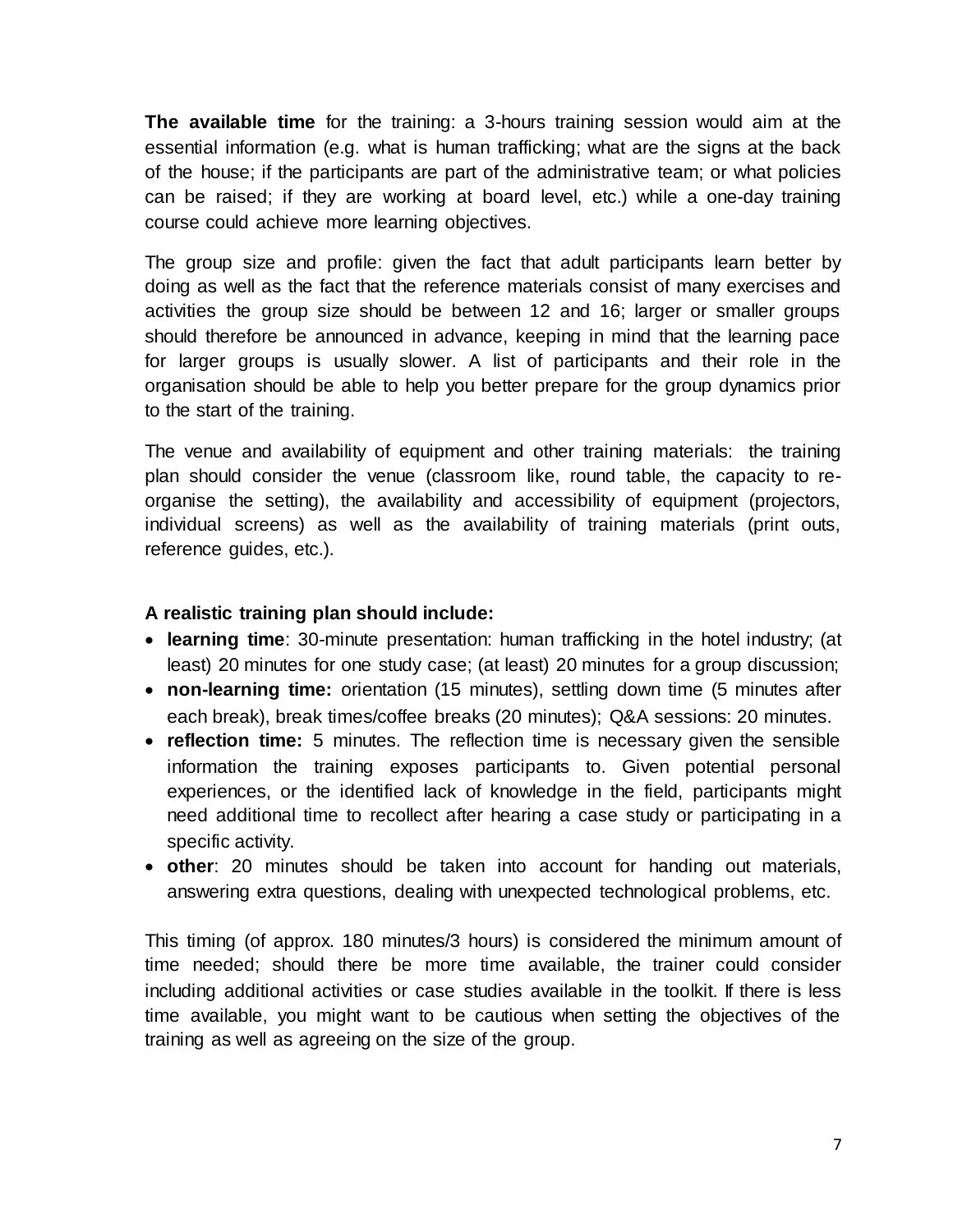Make sure that, based on the objectives agreed, the confirmed number of participants and the time available, you are able to tailor a training plan, by choosing the relevant information and activities from the reference guides and the PowerPoint presentations.

## <span id="page-7-0"></span>**4. Delivery**

#### <span id="page-7-1"></span>**4.1. Presentation**

The training is supported by a PowerPoint presentation for each reference guide *(see the toolkit box).* The presentation can be tailored, taking into consideration the objectives agreed with the organisation and the participants. Using the participants' information, you might want to adjust the proposed activities (role plays, group activities) in terms of number and difficulty.

As a minimum, the training should include:

- The objectives of the training:
- Who you are and why are you delivering this specific training;
- The relevance of the training to the participants;
- The main technical definitions: what is human trafficking?; what are the 3 lines of defence?; what is a code of conduct?, what are the Dhaka principles?, etc.
- The key points and activities of the training (the case studies, the group and individual activity)
- Review, conclusion and follow up.

Each key point in the presentation is followed by an activity or an exercise. They aim to better support and recall the information presented.

During the presentation, you should make reference to the working environment of the participants (where and how they work, their responsibilities, the potential situations in which they might have come across situations of exploitation and so on).

During the training, you might want to adjust the quantity of the information delivered and focus more on activities, depending on the level of comprehension.

Some of the information presented can be perceived as difficult. For example, even the definition of human trafficking is complex. Make sure you link any difficult information with interesting, well-known facts. You can find such information on the right hand side of each reference guide, under the "Did you know?" section.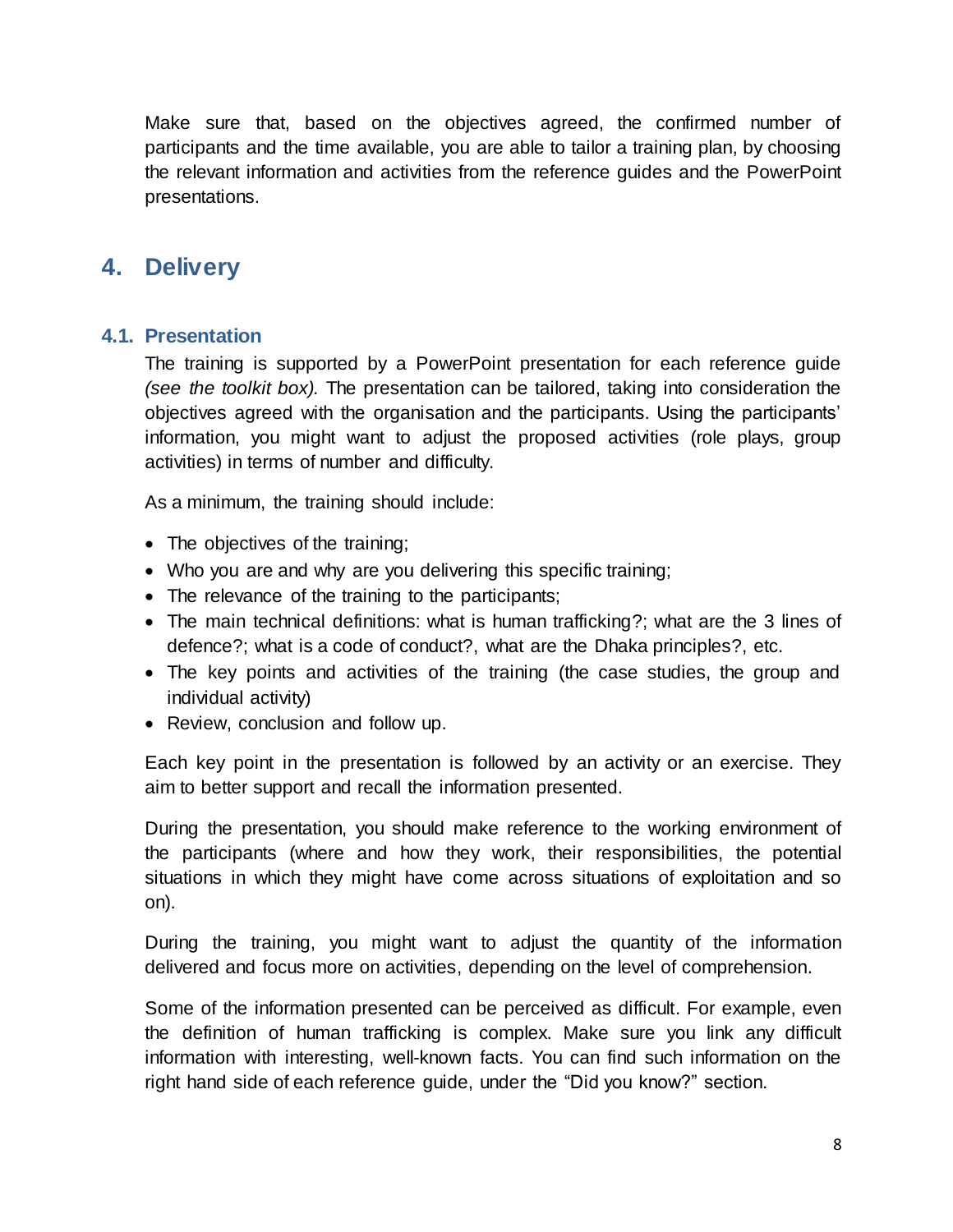#### <span id="page-8-0"></span>**4.2. Questions and Answers**

The trainer's aim is to develop understanding on human trafficking and exploitation in the hotel industry, and you may ask questions to test the group's assimilation of the information provided (evaluation).

Make sure any questions you ask refer to the information available in your presentation and if needed, make reference to the information available in the reference guide(s). In order for you to prepare relevant evaluation questions you might find helpful the "summaries" available at the end of each Unit in the reference guides.

During the Q&A session you should avoid vague questions, given the broadness of the topic as well as those that might require public confessions.

During the training you should, as much as possible, incorporate the answers provided by participants as well as your answers to the participants' questions. If you are not able to give an immediate answer make sure you are able to do so during the next break, or if that is not possible, ensure you will be able to contact the participant with an answer at a later stage.

#### <span id="page-8-1"></span>**4.3. Group Activities, Individual Activities and Case Studies**

The training is provided with a series of group activities (e.g. "what is the link between freshly picked berries and human trafficking?") that are designed for working with small groups, to support learning and make it easier to remember. Depending on the structure of the group you might want to consider brainstorming at group level or dividing participants into smaller groups when asking them to identify potential issues related to human trafficking and exploitation they might know about.

The individual activities provide participants with more time to reflect on the vulnerabilities of human trafficking victims and think about providing (immediate) support.

The 10 case studies are all selected from real life stories the COMBAT team has researched. Although the data is anonymous, the impact on the participants could still be high. Make sure you give enough time for participants to handle their reactions - the need for empathy to challenging credibility. Ensure you make time for the recommendations they might have in order to avoid frustration, by allowing sufficient discussion.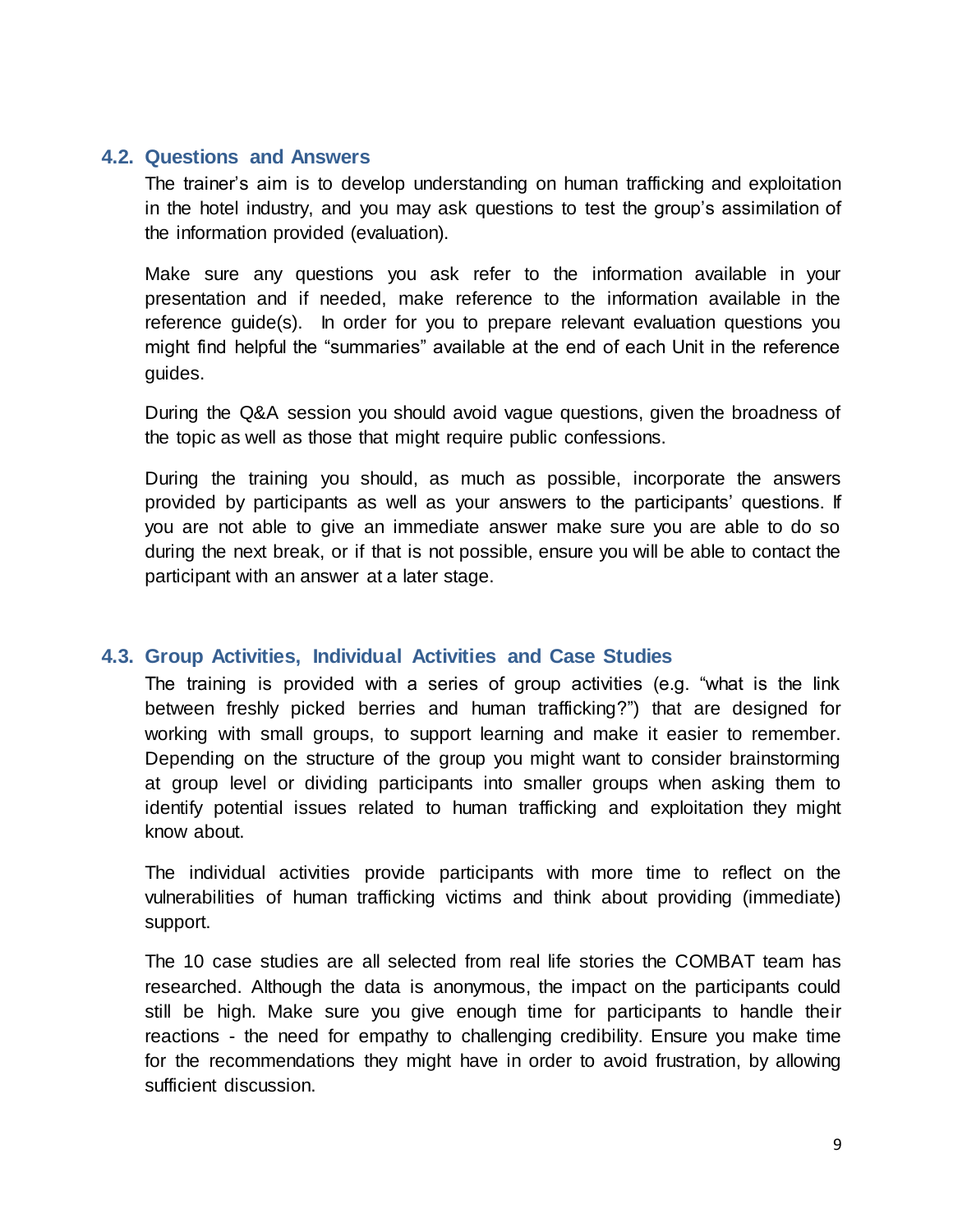#### <span id="page-9-0"></span>**4.4. Interaction with the Group**

When interacting with the group, you should keep in mind that, as mentioned before, human trafficking is a "highly gendered crime". Sometimes issues related to gender, such as sexist remarks or judgmental comments do surface during training. Make sure you are prepared to tackle them from the beginning.

Another issue that you might come across is the sensitive nature of the information provided during activities or brain storming. Ensure that participants feel safe enough to participate in the group discussions without fearing they might be judged.

When facing a mixed group (individuals with different roles in the same organisation/s, sometimes part of the same reporting line), it is best that, at the beginning of the training session, you agree on the rules of interaction during and after the training.

At the commencement of training it is advisable that you agree with the participants the conditions in which they can use their mobile phones (e.g., for emergencies) or other devices.

#### <span id="page-9-1"></span>**4.5. The "Training Toolkit"**

The training toolkit consists of the following:

- three reference guides: one for corporate level, one for managerial level and one for operational level, each providing relevant information and proposed designated activities. Each participant should ideally have a copy of the relevant reference guide at the beginning of the training,
- three PowerPoint presentations which can be used as training support and can be tailored to the needs of the group you are training,
- seven case studies: each of them can be used during the training, according to the needs of the group; a case study activity should take around 20 minutes to deliver. Make sure you have the necessary audio equipment,
- a set of 10-minute trainers for different posts in the hotel,
- a collection of example posters used in other anti-trafficking campaigns,
- a pocket card that can be used as a reminder or a take-away for the "10 minutes" start of the shift trainings, and
- this trainer's manual that supports you in developing COMBAT training.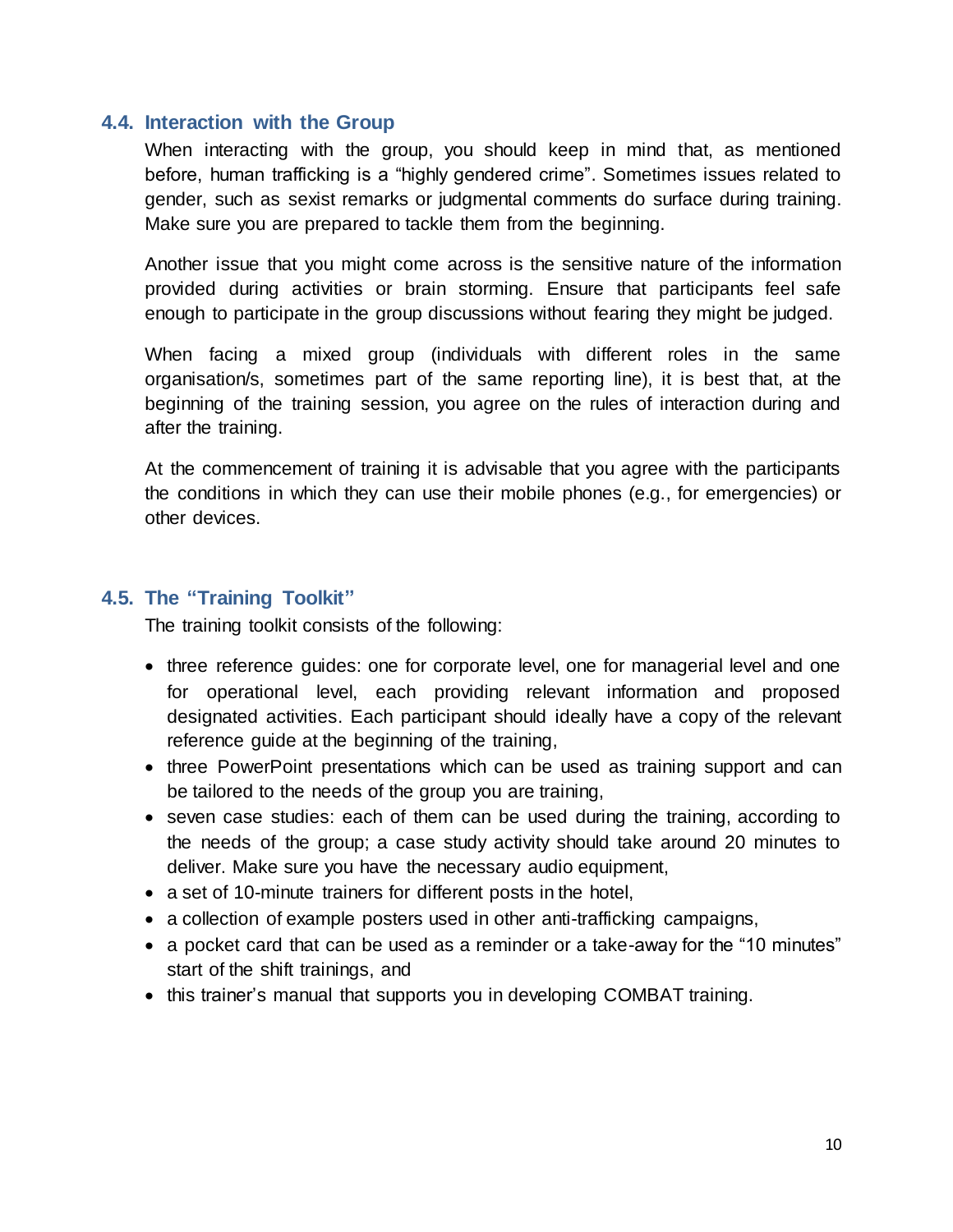## <span id="page-10-0"></span>**5. The Training Venue**

Check in advance the training venue and look at the following:

- accessibility;
- accessibility for disabled participants;
- $\bullet$  the size of the room (if it is fit for the number of participants);
- how it is connected to the rest of the facilities in the building and where the break time area is going to be located;
- the chairs and tables available and whether they can be moved around for different activities;
- the height of the ceiling and the access to AC if needed;
- the number of windows and the sunlight;
- access to plugs;
- access to video projector;
- access to audio equipment;
- existence of a flipchart or a white board;
- internet connection:
- access to rest rooms:
- safety, first aid and emergency evacuations; and
- compatibility of devices and file formats.

In order for the training to take place as smoothly as possible you will also want to check with the company or the person in charge as to the availability of:

- Copies of the reference guide.
- Flip chart paper.
- Badges.
- Markers and pens.

While checking the venue, establish contact with the person in charge of refreshments to agree what will be available (coffee, tea, lunch etc) as well as technical support in case you might need their assistance.

### <span id="page-10-1"></span>**6. Evaluation and Follow Up - Conclusions.**

The training should have a form of evaluation either as a group or as an individual exercise, looking at the extent to which the participants have broadened their